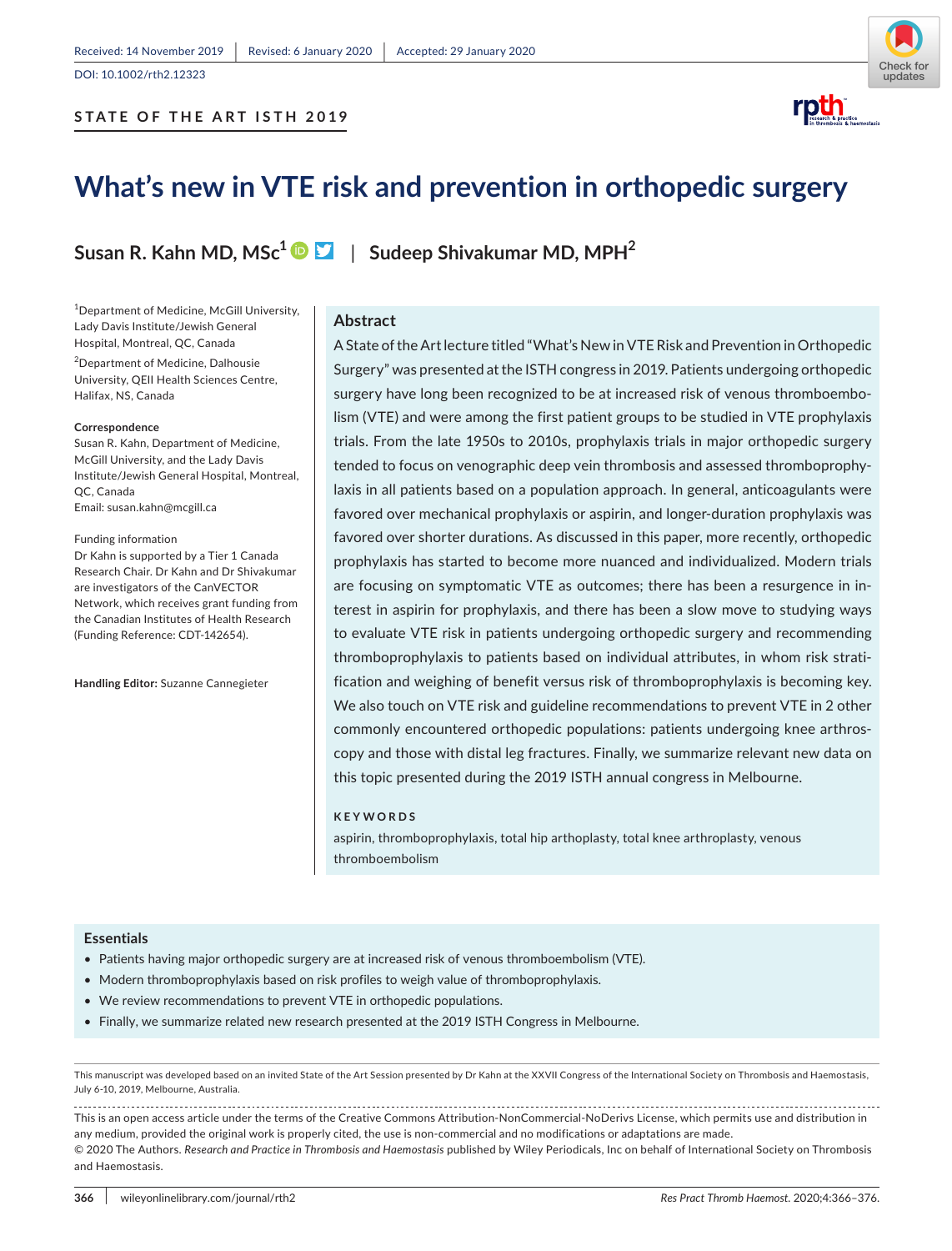## **1** | **INTRODUCTION**

In this article, we review new developments in the areas of risk of venous thromboembolism (VTE) and VTE prevention in major orthopedic surgery. We discuss the changing epidemiology of VTE in patients undergoing major orthopedic surgery, risk factors for VTE and new developments in risk prediction, recommendations pertaining to the use of aspirin for VTE prophylaxis after major orthopedic surgery, and recent and ongoing aspirin trials. We focus on hip and knee joint arthroplasty surgery due to a relative lack of modern evidence pertaining to hip fracture surgery. We also touch on risk of VTE and guideline recommendations for VTE prevention in 2 other commonly encountered orthopedic populations for which clinical questions regarding thromboprophylaxis frequently arise: patients undergoing knee arthroscopy and those with distal leg fractures. Finally, we summarize relevant new data on this topic that were presented at the 2019 ISTH annual congress in Melbourne.

# **2** | **HISTORICAL PERSPECTIVE**

Patients undergoing orthopedic surgery have long been recognized to be at increased risk of VTE and were among the first patient group to be studied in VTE prophylaxis trials.<sup>1</sup> With the advent of contrast venography in 1938, deep vein thrombosis (DVT) could be diagnosed more reliably, and the high frequency of venographically detected DVT made this patient group ideal for study in clinical trials. Indeed, an October 2019 search of PubMed yielded >400 individual randomized controlled trials of various forms of thromboprophylaxis in patients undergoing orthopedic surgery, primarily those undergoing total hip arthroplasty (THA) or total knee arthroplasty (TKA); earlier trials compared active treatment to placebo or no treatment, and later trials have compared different active prophylaxis modalities and different durations of treatment.

# **3** | **HOW COMMON IS VTE AFTER TOTAL HIP OR TOTAL KNEE ARTHROPLASTY?**

Without pharmacologic thromboprophylaxis, rates of DVT detected with routine contrast venography were in the order of 54% after total hip arthroplasty (THA), of which 27% were proximal DVT, and 64% after total knee arthroplasty (TKA), of which 15% were proximal DVT. $^2$  However, rates of symptomatic VTE, which refer to those that present with patient symptoms, rather than those detected with routine screening tests in asymptomatic patients, are far lower. Symptomatic VTE, which are considered outcomes of greater clinical importance to patients, occur in the range of ~2% to 3% after THA without pharmacologic prophylaxis and ~1% to 1.2% (THA: DVT 0.7%, pulmonary embolism [PE] 0.3%; TKA: DVT 0.9%, PE 0.3%) with pharmacologic prophylaxis. $3-6$ 

**4** | **BALANCING VTE AND BLEEDING: DO THE BENEFITS OF THROMBOPROPHYLAXIS ALWAYS OUTWEIGH THE RISKS?**

Recently, Chan et al conducted a systematic review of randomized trials that compared different pharmacologic thromboprophylaxis regimens (apixaban, dabigatran, enoxaparin, fondaparinux, rivaroxaban) in THA or TKA patients, with a focus on the outcomes of symptomatic VTE, major bleeding, clinically relevant nonmajor bleeding and mortality.<sup>7</sup> Various definitions of major bleeding and clinically relevant nonmajor bleeding were used in the individual trials.<sup>8,9</sup> In total, 40 285 patients were included. Results showed that across trials, symptomatic VTE occurred on average in about 1% of patients, and the average rate of VTE was similar to or exceeded by the average rate of major bleeding, which occurred in 0.5% to 2% of patients and up to 4% to 5% of patients, if major bleeding and clinically relevant nonmajor bleeding, including surgical site bleeds, are combined.

This raises the question of whether our focus has been too much on thrombosis at the expense of bleeding complications and, by extension, that risk stratification of orthopedic surgery patients may be the key to achieving the ideal risk-benefit ratio and applying best options for safe and effective thromboprophylaxis. This is especially relevant as trends over time suggest that rates of VTE after major orthopedic surgery may be decreasing.

# **5** | **EPIDEMIOLOGY AND TRENDS OVER TIME IN VTE OCCURRENCE AFTER MAJOR ORTHOPEDIC SURGERY**

An important aspect of the epidemiology of VTE after major orthopedic surgery, reported more than 20 years ago, is that most cases occurred after hospital discharge. White and colleagues showed in 1998 that patients undergoing THA and TKA remained at risk of VTE for weeks after surgery.<sup>10</sup> Using the California discharge database, the median time to VTE was 17 days in 19 586 patients undergoing THA and 7 days in 24 059 patients undergoing TKA, and many of these events (76% after THA and 47% after TKA) occurred after hospital discharge. Of note, mean length of stay in that study for both THA and TKA was ~7 days but is much shorter now. These data provided the impetus for numerous clinical trials evaluating postdischarge, extended-duration thromboprophylaxis, compared with prophylaxis restricted to the duration of hospital stay. Results of these trials have informed guideline panels to recommend extended duration prophylaxis (up to 28-35 days) after major orthopedic surgery.5,11,12

Recent studies have suggested that overall rates of VTE after major orthopedic surgery are falling. A study from a national database from England and Wales of 10-year trends (2005-2014) in medical complications in 540 623 patients undergoing THA found that despite a population with increasing levels of comorbidity, the 90-day mortality rate decreased from 0.60% to 0.15%,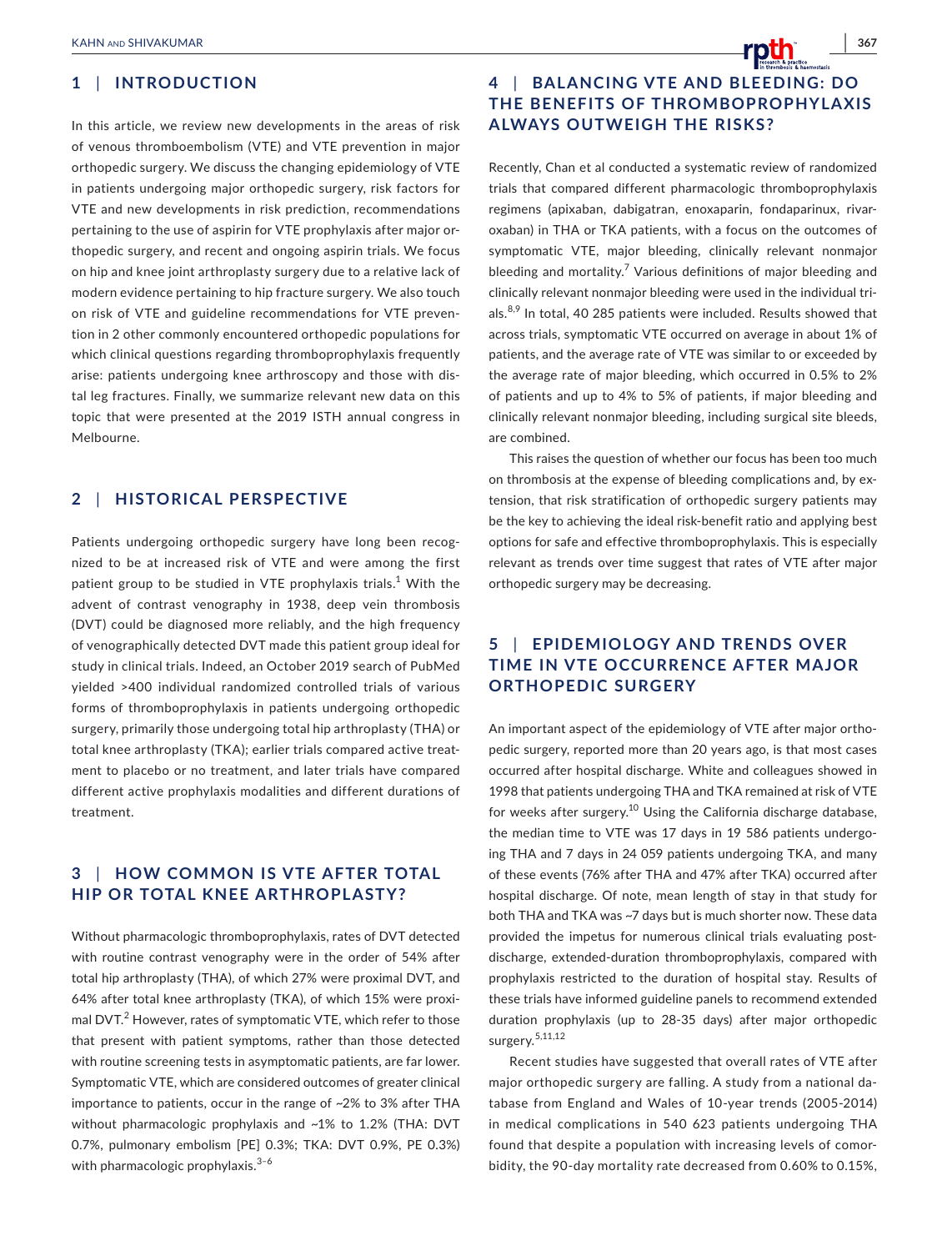the 30-day DVT rate decreased from 1.15% to 0.28%, and the 30-day PE rate decreased from 0.77% to 0.40%.13 A recent systematic review of 255 studies that included almost 6.3 million patients found a consistent decline in mortality within 3 months after elective THA or TKA (from 1.15% pre-1980 to 0.24% post-2000) that was independent of method of prophylaxis.<sup>14</sup> Why have rates of VTE and mortality decreased? This is likely due to some combination of improvements in surgical techniques and perioperative care, including unicompartmental surgery, shorter operative procedure times, greater use of regional anesthesia, more effective analgesia, faster postoperative mobilization, increased use of day-case procedures, shorter duration of hospitalization, and more consistent use and/or longer duration of prophylaxis.<sup>15</sup>

# **6** | **WHAT ABOUT MOVING BACK TO SHORTER DURATIONS OF PROPHYLAXIS?**

In view of trends over time toward decreasing rates of VTE in patients with major orthopedic surgery, what about moving back to shorter durations of prophylaxis, for at least some patients, such as "fast-track" patients? Fast-track surgery uses enhanced recovery protocols based on evidence-based care principles including use of spinal anesthesia, opioid-sparing analgesia, and early mobilization with discharge to the patient's own home. New intriguing data from a prospective study supports shorter-duration prophylaxis. In a cohort management study, elective unilateral THA or TKA patients received in-hospital–only anticoagulant prophylaxis if their length of stay was anticipated to be ≤5 days. Outcome data within 90-day follow-up was obtained via the Danish National Patient Registry and medical records. Among 18 407 procedures, 95.5% had lengths of stay ≤5 days (median, 2 days) and had in-hospital anticoagulant prophylaxis only; no mechanical prophylaxis was used. Mean age was 67 years. The incidence of symptomatic VTE within 90 days was low, at 0.40% (0.16% PE, 0.22% DVT, 0.02% combined DVT and PE). Two PEs (0.01%) were fatal. Risk factors for VTE were aged >85 years and body mass index (BMI) >35 kg/m $^{\rm 2.16}$ While this was not a randomized controlled trial, results suggested that thromboprophylaxis after discharge may not be necessary in fast-track THA and TKA with length of stay of ≤5 days. Further studies, ideally randomized controlled trials, are needed to assess the safety of this approach, especially in higher-VTE-risk fast-track patients.

What does this mean for our orthopedic surgery patients? On the one hand, these patients are at increased risk for VTE, and risk persists for weeks after surgery, which is why extended-duration prophylaxis is guideline recommended. On the other hand, the average risk of VTE after major orthopedic surgery may be decreasing over time and is similar to or may be lower than the risk of bleeding with pharmacologic thromboprophylaxis. Further, shortened duration prophylaxis for lower-VTE-risk patients having fast-track orthopedic procedures may prove, with further study, to be effective.

The key to optimizing prophylaxis in this patient group is better risk stratification, as discussed below.

# **7** | **CONCEPT OF POPULATION VERSUS INDIVIDUAL APPROACH TO PROPHYLAXIS**

To date, the literature, including guidelines, has primarily focused on using a population (sometimes called whole group) approach to orthopedic surgery thromboprophylaxis. The population approach is based on the concept that for major orthopedic surgery, surgery-attributed risk far outweighs the contribution of patientspecific risk factors; thus, surgery itself guides prophylaxis decisions. The advantages of this approach is that it simplifies practice and increases the likelihood of implementation. However, an individual approach is increasingly appealing; its concept is that the individual's risk of developing VTE (and bleeding) should be assessed and used to guide individual prophylaxis decisions. Ideally, this approach should use validated risk assessment models (RAMs) specific to patients undergoing orthopedic surgery, similar to risk stratification and RAMs recommended by various national and international guidelines for use in hospitalized medical and nonorthopedic surgical patients.<sup>17-20</sup> An individual approach to prophylaxis would take into account patient risk factors for VTE and bleeding in addition to the surgery itself to help guide prophylaxis decisions.

# **8** | **INDIVIDUAL RISK FACTORS FOR VTE AFTER MAJOR ORTHOPEDIC SURGERY**

What is known about risk factors for VTE in patients undergoing major orthopedic surgery? As shown in Table 1, key risk factors include previous VTE, high BMI, and older age, among others.<sup>5,21</sup> Recent data from the Multiple Environmental and Genetic Assessment of Risk Factors for Venous Thrombosis (MEGA) study further highlight the importance of a previous history of VTE on the risk of VTE after orthopedic surgery and emphasizes the importance of inquiring about previous VTE when taking a preadmission history. Among 3741 patients with prior VTE who were not on long-term anticoagulation, 580 (16%) had surgery. Recurrent VTE after surgery was common, and those who had major orthopedic surgery were among the highest-risk group (hazard ratio [HR], 4.0 [95% confidence interval [CI], 1.3-12.4] for recurrence at 1 month), with a cumulative incidence of recurrent VTE of 2% at 1 month, 3% at 3 months, 5% at 6 months, and 10.5% at 1 year.<sup>22</sup> Although there was no information on use of thromboprophylaxis, one would predict universal use of prophylaxis in major orthopedic surgery patients. These data suggest that our current prophylaxis approach to patients undergoing major orthopedic surgery with prior VTE may be inadequate; namely, such patients may require an increased dose and/or duration of thromboprophylaxis. However, this requires study in well-designed randomized trials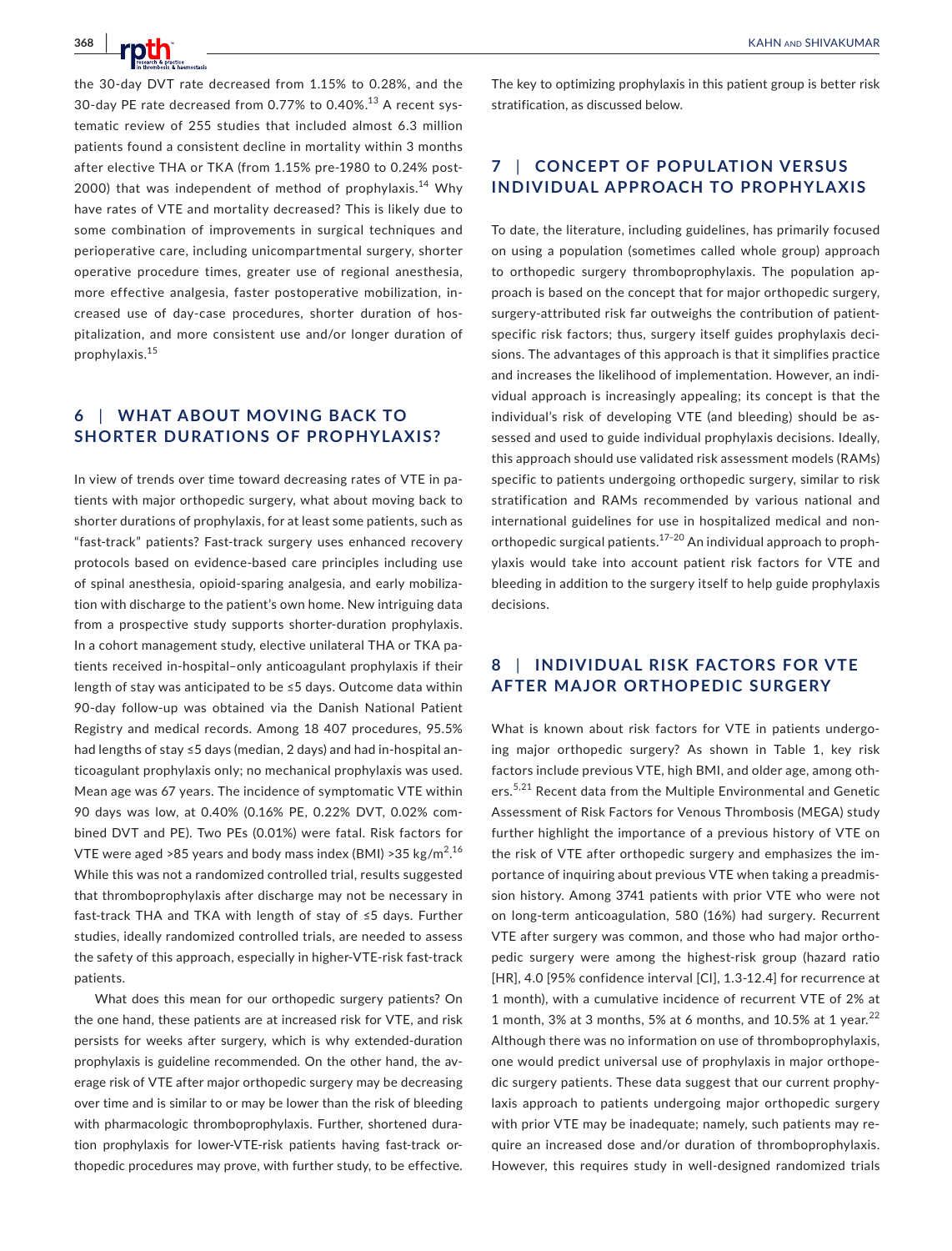**TABLE 1** Risk factors for VTE in patients undergoing major orthopedic surgery

| <b>Risk factor</b>                        | Multivariable<br>odds ratio |
|-------------------------------------------|-----------------------------|
| Previous VTE                              | $3.4 - 26.9$                |
| Cardiovascular disease                    | $1.4 - 5.1$                 |
| Charlson comorbidity index $\geq 3$       | $1.5 - 2.6$                 |
| BMI > 25 kg/m <sup>2</sup>                | 1.8                         |
| Family history of VTE                     | 1.4                         |
| Older age (per 5 y increase vs age <40 y) | 1.1                         |
| Age $\geq$ 85 y                           | 2.1                         |
| Varicose veins                            | 3.6                         |
| Ambulation before postoperative day 2     | 0.7                         |

*Note:* Individual independent risk factors based on multivariable analysis. Ranges for odds ratio as provided in Falck-Ytter et al.<sup>5</sup> Source: Falck-Ytter et al.<sup>5</sup>.

a BMI, body mass index; VTE, venous thromboembolism.

that assess both the efficacy and safety of more aggressive prophylaxis approaches.

# **9** | **COMBINING RISK FACTORS INTO RISK ASSESSMENT MODELS IN THA OR TKA**

Some investigators have tried to develop dedicated orthopedic RAMs, specific to surgical intervention. In a recent systematic review, 5 VTE risk prediction scores in patients undergoing THA or TKA were identified; the number of component variables in the scores ranged from 5 to 26 (Table  $2$ ).<sup>23</sup> While this work on RAMs is promising, the review identified several limitations. Some scores were developed using inadequate methodology, were inadequately reported, or were insufficiently validated. No RAM has been independently validated or used in a prospective impact study; thus, impact on patient outcomes and decision making is unknown. Additional research is needed before RAMs can be used to guide VTE prophylaxis decisions in patients undergoing major orthopedic surgery.

As important as predicting risk of VTE is predicting risk of bleeding. However, there are no bleeding RAMs that have been sufficiently validated in orthopedic surgery populations. The American College of Chest Physicians (ACCP) 2012 guidelines suggest assessing these general risk factors for bleeding: previous major bleeding (and previous bleeding risk similar to current risk); severe renal failure; concomitant use of antiplatelet agent(s); and surgical factors, such as history of or difficult-to-control surgical bleeding during current operative procedure, extensive surgical dissection, and revision surgery.<sup>5</sup> However, the specific risk-of-bleeding thresholds for using mechanical compression devices or no prophylaxis instead of anticoagulant thromboprophylaxis have not been established.

Thus, while individualized risk prediction to help guide thromboprophylaxis decisions in orthopedic surgery is increasingly

#### **TABLE 2** Risk prediction scores in THA or TKA patients

| Study                       | Predictors used in a risk score                                                                                                                                                                                                                                                                                                                                                                                                                       |
|-----------------------------|-------------------------------------------------------------------------------------------------------------------------------------------------------------------------------------------------------------------------------------------------------------------------------------------------------------------------------------------------------------------------------------------------------------------------------------------------------|
| Dauty, 2012 <sup>49</sup>   | Age, sex, average walking distance, use of gait<br>aid or community support, social support at<br>discharge                                                                                                                                                                                                                                                                                                                                           |
| Parvizi, 2014 <sup>50</sup> | Knee surgery, Charlson index, atrial fibrillation,<br>postoperative DVT, COPD, anemia, depression,<br><b>BMI</b>                                                                                                                                                                                                                                                                                                                                      |
| Parvizi, 2016 <sup>50</sup> | Bilateral arthroplasty, revision arthroplasty, age,<br>anemia, congestive heart failure, lymphoma,<br>fluid/electrolyte disorder, metastatic cancer,<br>peripheral artery disease, solid tumor, weight<br>loss, chronic lung or heart disease, blood<br>transfusion, previous VTE, myeloproliferative<br>neoplasm, thrombophilia, myocardial<br>infarctions, varicose veins, fracture, sepsis, joint<br>infection, atrial fibrillation, stroke, apnea |
| Bohl. 2016 <sup>51</sup>    | Age, sex, BMI, preoperative hematocrit,<br>procedure type                                                                                                                                                                                                                                                                                                                                                                                             |
| Bateman, 2017<br>52         | Caprini score                                                                                                                                                                                                                                                                                                                                                                                                                                         |

BMI, body mass index; COPD, chronic obstructive pulmonary disease; DVT, deep vein thrombosis; THA, total hip arthroplasty; TKA, total knee arthroplasty; VTE, venous thromboembolism. Source: Kunutsor et al.<sup>23</sup>

appealing, we are not yet at the point of implementing this approach into clinical practice. However, with the current menu of options for prophylaxis, including anticoagulants, aspirin, and mechanical prophylaxis, $5,12$  in the future, better risk assessment could be used to help identify which option(s) an individual patient should receive and could inform the duration of prophylaxis.

# **10** | **ROLE OF ASPIRIN FOR VTE PROPHYLAXIS IN MAJOR ORTHOPEDIC SURGERY**

The pragmatic advantages of aspirin for VTE prophylaxis are numerable; it is inexpensive, oral, widely available, easy to use, and potentially has a lower risk of bleeding than anticoagulant prophylaxis.

Some older studies (primarily the Pulmonary Embolism Prevention  $[PEP]$  trial<sup>24</sup>) suggested that aspirin used for 35 days was effective for VTE prophylaxis in hip fracture and patients undergoing THA, when compared to placebo. In the 2012 ACCP guidelines<sup>5</sup> and 2018 European guidelines,<sup>25</sup> aspirin was among the recommended (Grade 1B) pharmacologic prophylaxis options for patients undergoing THA, TKA, and hip fracture surgery, compared to no pharmacologic prophylaxis. However, how does aspirin compare to anticoagulant prophylaxis, a more relevant comparison?

In the recently published 2019 American Society of Hematology (ASH) guidelines on prevention of VTE in surgical hospitalized patients, evidence from 7 prophylaxis trials (n = 1884 patients) that directly compared aspirin to various anticoagulants (unfractionated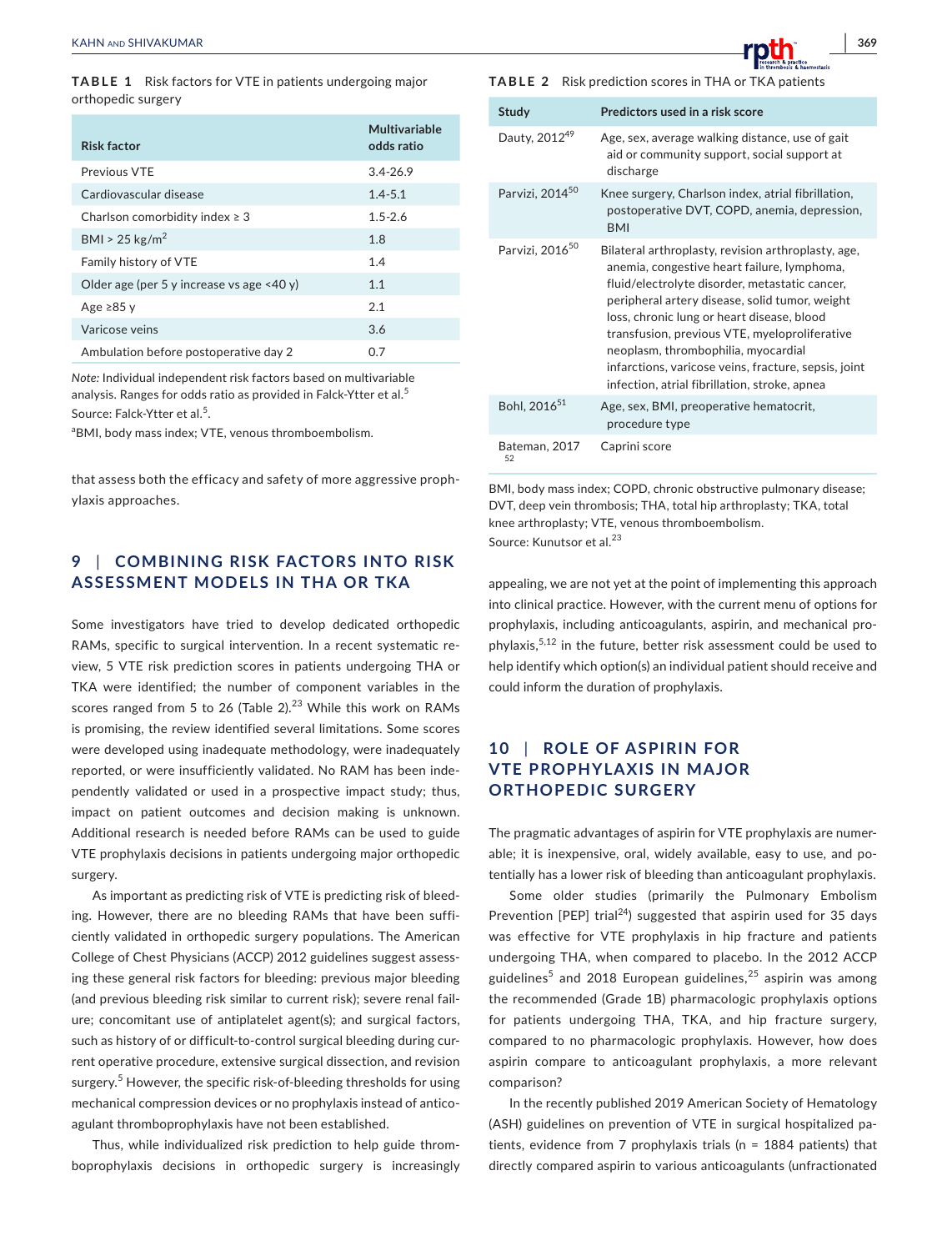heparin, low-molecular-weight heparin [LMWH], vitamin K antagonist, direct oral anticoagulant [DOAC]) was reviewed.<sup>12</sup> Overall, the studies were small and of low quality. There were no statistically significant differences between aspirin and various anticoagulant comparators for symptomatic proximal DVT (relative risk [RR], 1.49; 95% CI, 0.51-4.34), symptomatic PE (RR, 1.49; 95% CI, 0.37-6.09), major bleeding (RR, 2.63; 95% CI, 0.64-10.79), or death (RR, 2.32; 95% CI, 0.15-36.90). While the direction of the point estimates tended to favor anticoagulants, the estimates are imprecise and the overall certainty of the evidence is very low. Based on the evidence, for patients undergoing THA or TKA, the ASH guideline panel suggests using either aspirin or anticoagulants (conditional recommendation based on very low certainty in the evidence of effects), and identified that there is a need for large well-designed clinical trials using clinically important end points comparing aspirin with other pharmacologic methods following THA and TKA. The National Institute for Health and Clinical Excellence guidelines also include aspirin alone as an option for thromboprophylaxis after TKA (for 14 days), but for THA 10 days of LMWH is recommended before use of aspirin alone for an additional 28 days.<sup>19</sup>

Hence, aspirin used alone may have a role to play in orthopedic prophylaxis, and guidelines are suggesting its use, albeit tentatively and with provisos, based on the low certainty of the evidence. Higher-quality evidence is needed.

# **11** | **THE EPCAT II TRIAL (ASPIRIN OR RIVAROXABAN FOR VTE PROPHYLAXIS AFTER HIP OR KNEE ARTHROPLASTY)**

A recent large Canadian trial examined an interesting hybrid approach to using aspirin for VTE prophylaxis after major orthopedic surgery. The Extended Venous Thromboembolism Prophylaxis Comparing Rivaroxaban to Aspirin Following Total Hip and Knee Arthroplasty (EPCAT II) trial was a multicenter, double-blind noninferiority randomized trial that enrolled patients undergoing elective unilateral THA or TKA.<sup>26</sup> Postoperatively, all participants received oral rivaroxaban 10 mg daily for 5 days, and were then randomized to either continue oral rivaroxaban 10 mg daily (control group) or to take oral aspirin 81 mg daily (intervention group) for an additional 30 days in patients undergoing THA and an additional 9 days in patients undergoing TKA. Participants were followed for 90 days. The trial was a noninferiority design based on a 1.0% control group event rate and a 1% minimal clinically important difference.

In total, 3424 patients were enrolled in the trial. Results showed that aspirin was noninferior to rivaroxaban, with symptomatic VTE (including symptomatic PE, proximal DVT, or both) occurring in 0.64% and 0.70% of participants, respectively (*P* = .84; *P* < .001 for noninferiority). Results were similar in analyses stratified by surgery type (THA or TKA) and by chronic aspirin use (yes or no). Major bleeding occurred in 0.47% of the aspirin group and 0.29% of the rivaroxaban group (*P* = .42).

In terms of the generalizability of EPCAT II trial results, we emphasize that only patients with elective, unilateral THA or TKA were enrolled, and patients with hip or lower-limb fracture in past 3 months, metastatic cancer, or recent major bleeding were excluded. Among enrolled patients, very few (<3%) had a history of prior VTE, recent surgery, or cancer, which are high-risk characteristics for postoperative VTE.

# **12** | **APPLYING EPCAT II RESULTS TO OUR PRACTICE**

Based on the EPCAT II trial, would we use aspirin alone to prevent VTE after THA or TKA? No, because aspirin alone for extended thromboprophylaxis was not assessed in the trial. Would we use aspirin for extended thromboprophylaxis after an initial 5 days of a DOAC (in this case, rivaroxaban), that is, a hybrid DOAC/aspirin protocol, in *all* patients undergoing THA or TKA? No, and this relates to the issue of risk stratification. As discussed above, the EPCAT II trial included relatively lower-VTE-risk and -bleeding-risk patients undergoing THA and TKA. Various high-VTE-risk groups were not well represented, for example, patients with prior VTE, strong family history of VTE, known thrombophilia, morbid obesity, or advanced cancer.

After the EPCAT II trial was published, orthopedic surgeons and thrombosis physicians met at one of our centers and agreed on using the risk assessment approach shown in Figure 1, which takes into account patient-specific risk factors for VTE, inclusion and exclusion criteria of the EPCAT II trial, and baseline characteristics of EPCAT II participants. If adopted in other centers, it is important for each center to establish who will conduct this risk assessment (eg, orthopedic resident, surgeon, or nurse; internal medicine or thrombosis consultant), and when and where it will be conducted (eg, preoperatively in the clinic, preoperatively in the hospital, postoperatively).

Thus, pending the results of ongoing aspirin trials (described below), our approach is to use the hybrid prophylaxis protocol studied in EPCAT II for lower risk patients (patients similar to those enrolled in EPCAT II), and preferentially use anticoagulant prophylaxis (and not aspirin alone) in all other patients undergoing THA or TKA who are eligible to receive pharmacologic thromboprophylaxis. We use mechanical prophylaxis for those who are at risk of bleeding or are bleeding.

## **13** | **ONGOING ASPIRIN TRIALS**

Building on the available evidence base on the use of aspirin for major orthopedic surgery thromboprophylaxis, the next logical step is to study the use of aspirin alone as solo prophylaxis. Two large trials are under way:

1. The Comparative Effectiveness of Pulmonary Embolism Prevention After Hip and Knee Replacement (PEPPER) trial (https://clini caltrials.gov/ct2/show/NCT02810704), funded by the US-based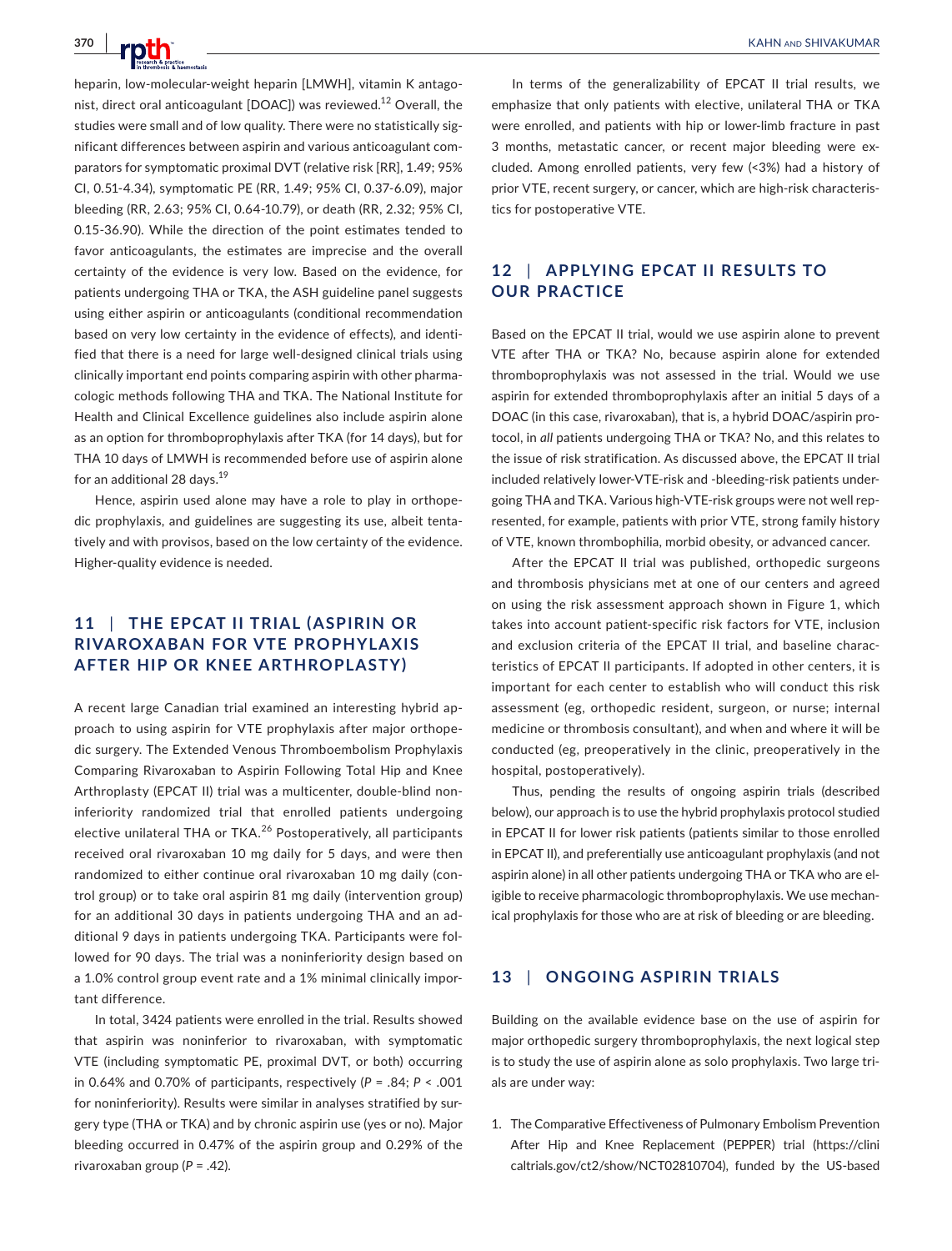**FIGURE 1** Suggested risk stratification for hybrid DOAC/aspirin prophylaxis after total hip arthroplasty or total knee arthroplasty\*. \*Hybrid DOAC/aspirin prophylaxis = DOAC at prophylaxis dose (rivaroxaban 10 mg orally daily was used in EPCAT II trial) for 5 days, followed by aspirin 81 mg orally daily for 30 days (patients undergoing THA) or 9 days (patients undergoing TKA). If patient is on long-term anticoagulation, usual long-term anticoagulant should be reinitiated postoperatively per thrombosis service recommendations. DOAC, direct oral anticoagulant; GI, gastrointestinal; THA, total hip arthroplasty; TKA, total knee arthroplasty; VTE, venous thromboembolism

Patient not a candidate for hybrid prophylaxis and should receive usual prophylaxis with DOAC alone if: Previous VTE  $\Box$ Active cancer/chemotherapy or hormonal therapy  $\Box$ On oral contraceptives or hormonal replacement therapy  $\Box$ Known thrombophilia  $\Box$ Sickle cell disease  $\Box$ Two or more first degree family members with VTE  $\Box$ Undergoing bilateral THA or TKA  $\Box$ Hip/lower limb fracture or orthopedic surgery in past 3 months  $\Box$ Major surgery in past 3 mo  $\Box$ Obesity (weight >100 kg)  $\Box$ Previous GI bleed  $\overline{\Box}$ Gastric bypass surgery $\Box$ 

Patient-Centered Outcomes Research Institute, is a randomized, open-label clinical trial conducted at ~28 US sites that will randomize 25 000 patients undergoing THA or TKA to either aspirin 162 mg orally on the day of surgery, then 81 mg orally twice daily; rivaroxaban 10 mg orally daily; or warfarin initially dosed based on body weight to achieve an International Normalized Ratio of 2.0. The study interventions will be started right after surgery and will continue for 30 days. Pneumatic compression will be used in hospital. The primary efficacy outcomes are clinically important VTE (PE and DVT leading to hospital readmission) and all-cause mortality at 6 months, ascertained by audit of hospital readmissions within 6 months of surgery via routine postoperative central telephone surveillance of patient-reported outcome events augmented by on-site research coordinator follow-up and validation of suspected end-point events. The primary safety outcome is bleeding (major, clinically important, wound related). Joint function and patient well-being will also be assessed. The study is expected to be completed in 2021.

2. The EPCAT III trial (https://clinicaltrials.gov/ct2/show/NCT04 075240), funded by Canadian Institutes of Health Research, will build on the EPCAT II trial results. Using a double-blind, double dummy design, the trial will directly compare aspirin 81 mg orally daily alone, versus rivaroxaban 10 mg orally daily for 5 days followed by aspirin 81 mg orally daily alone for 30 days after THA and 9 days after TKA in 5400 patients undergoing THA or TKA at 15 Canadian centers. The study interventions will be started postoperatively depending on local practice, either on the day of surgery or postoperative day 1, but not less than 6 hours after surgery. Data on compression stockings and devices will be collected, but their use is not mandated in the protocol. The primary efficacy outcome is symptomatic VTE occurring after

randomization over the 90-day study period, and the primary safety outcome is bleeding (major or clinically relevant nonmajor). The study is expected to be completed in 2024.

# **14** | **ADDITIONAL ORTHOPEDIC SURGERY TOPICS: KNEE ARTHROSCOPY AND DISTAL LEG FRACTURES**

Below, we discuss the level of VTE risk in 2 commonly encountered orthopedic populations, those undergoing knee arthroscopy and those with distal leg fractures; review guideline recommendations; and present our own approach to thromboprophylaxis in these patients.

# **15** | **RISK OF VTE AFTER KNEE ARTHROSCOPY**

Based on data from a number of large, population-based studies, the occurrence of VTE after knee arthroscopy is infrequent (<0.5%) for most patients. A recent UK National Health Service study of severe adverse outcomes of arthroscopic surgery in 700 000 patients described a 0.08% rate of any PE and a 0.001% rate of fatal PE within 90 days.<sup>27</sup> A Kaiser Permanente study of more than 20 000 patients undergoing knee arthroscopy described a 0.25% rate of DVT and a 0.17% rate of PE. $^{28}$ An American College of Surgeons National Surgical Quality Improvement Program study (N = 12 271) found DVT rates of 0.46% and PE rates of 0.05% within 30 days after knee arthros $copy<sup>29</sup>$  and a Mayo Clinic Olmsted County study (N = 4833) reported DVT rates of 0.36% and PE rates of 0.04%; all events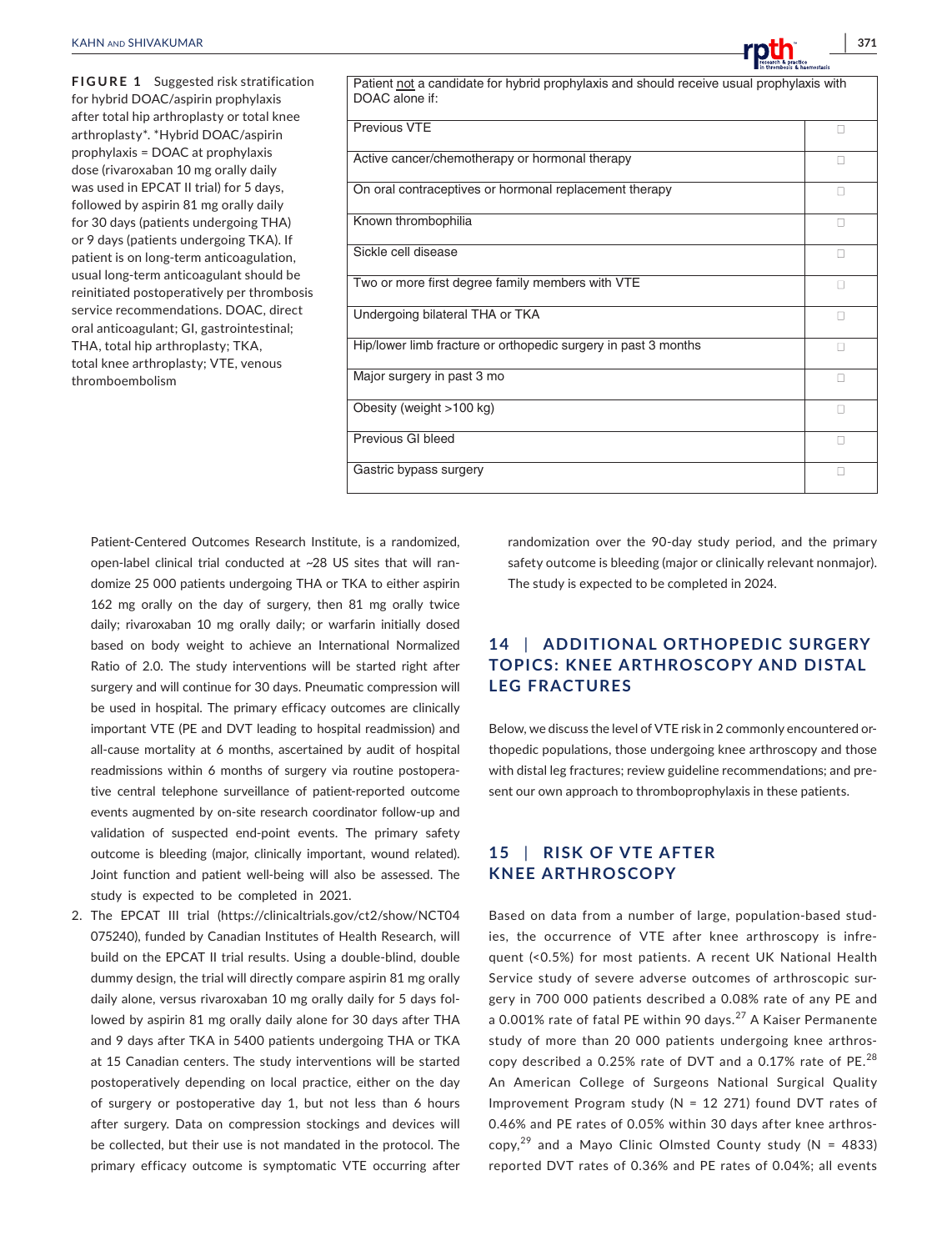occurred within the first 6 weeks of surgery.<sup>30</sup> A systematic review of 9 randomized arthroscopic surgery trials reported that symptomatic DVT and PE rates were 4.13 (95% CI, 1.78-9.60) and 1.45 (95% CJ, 0.59-3.54) per 1000 procedures, respectively.<sup>31</sup> A recent overview of the literature found that in patients undergoing knee arthroscopy, symptomatic VTE occurred in 0.6% (95% CI, 0.4-0.7) following heterogeneous types of arthroscopic knee procedures.<sup>32</sup>

Risk factors that have been described for VTE after knee arthroscopy include history of VTE, cancer, prior surgery within 30 days, operating room time >1.5 hours, black race, and oral contraceptive use.28‒30

# **16** | **RISK OF VTE AFTER DISTAL LEG FRACTURE**

VTE is infrequent after distal leg fracture. Data from a Canadian prospective cohort study ( $N = 1200$ ) showed that the risk of symptomatic VTE in nonoperative distal leg fracture was 0.6%.<sup>33</sup> A Danish registry study ( $N = 57619$ ) reported that within 6 months of operative distal leg fracture, 1.0% experienced a VTE event.<sup>34</sup> A recent overview of the literature found that in lower leg–cast patients with various injuries, symptomatic VTE occurred in 2.0% (95% CI,  $1.3 - 2.7$ ).  $32$ 

In the Danish study, risk factors for VTE included previous VTE (HR, 6.3), oral contraceptives (HR, 4.2), obesity (HR, 2.7), coagulopathy (HR, 2.5), peripheral arterial disease (HR, 2.3), and cancer (HR, 1.7). The importance of previous VTE as a risk factor was further emphasized by a recent report from the MEGA study, which showed that patients with previous VTE who subsequently required lower leg casting had a 4.5-fold risk of developing recurrent VTE, which translated to an absolute risk of 3.2% within 3 months.<sup>35</sup> A meta-analysis of 15 studies reporting outcome data on 80 678 patients found that only advancing age and injury type were predictive of VTE and cautioned against using individual risk factors to guide the use of thromboprophylaxis.<sup>36</sup> Risk assessment models have been developed to predict risk of VTE after lower leg casting or trauma,<sup>37</sup> including the Leiden-Thrombosis Risk Prediction for Patients With Cast Immobilization (L-TRiP[cast])score<sup>38</sup> and the Trauma, Immobilization and Patients' characteristics (TIP) score.<sup>39</sup> However, prospective validation, ideally with implementation studies, are required.

# **17** | **EFFECTIVENESS OF THROMBOPROPHYLAXIS AFTER KNEE ARTHROSCOPY OR LOWER LEG CASTING**

The Thrombosis Prophylaxis After Knee Arthroscopy (POT-KAST) and Thrombosis Prophylaxis During Plaster Cast Lower Leg Immobilization (POT-CAST) randomized controlled trials assessed the effectiveness and safety of LMWH versus placebo given for 8 days after knee arthroscopy (n = 1451) or for the full period of immobilization after lower leg casting ( $n = 1435$ ).<sup>40</sup> Results showed that VTE prophylaxis with LMWH was ineffective after knee arthroscopy or lower leg casting. In the POT-KAST trial, 0.7% randomized to LMWH versus 0.4% randomized to placebo developed VTE (RR, 1.6; 95% CI, 0.4-6.8), with very low rates of major bleeding (0.1% in both groups). In the POT-CAST trial, 1.4% randomized to LMWH versus 1.8% randomized to placebo developed VTE (RR, 0.8; 95% CI, 0.3-1.7), with no episodes of major bleeding in either group. Overall rates of VTE were low in all groups, consistent with the observational data presented above; however, it should be noted that patients with a history of VTE were excluded from participation in the 2 trials.

A subsequent secondary analysis of the POT-CAST trial identified that while BMI >30 kg/m<sup>2</sup>, family history of VTE, Achilles tendon rupture, and surgical treatment of traumatic leg injury increased VTE risk, thromboprophylaxis remained ineffective in these highrisk subgroups.<sup>38</sup>

Recently, a 2019 meta-analysis reviewed 13 randomized trials (6857 participants) that compared thromboprophylactic agents to each other or to no pharmacologic prophylaxis to prevent VTE in patients with temporary lower-limb immobilization after injury.<sup>41</sup> Across trials, LMWH reduced the risk of symptomatic DVT (odds ratio [OR], 0.40; 95% credible interval [CrI], 0.12-0.99) and PE (OR, 0.17; 95% CrI, 0.01-0.88) compared to no treatment, and fondaparinux reduced the risk of symptomatic DVT (OR, 0.10; 95% CrI, 0.01-0.94) but not PE (OR, 0.47; 95% CrI, 0.01-9.54). However, as event rates for symptomatic DVT and PE in untreated patients were low, absolute risk reductions were very small. Major bleeding was very uncommon. The authors concluded that better risk assessment and studies of individualized treatment based on level of risk should be research priorities.

# **18** | **WHAT DO THE GUIDELINES RECOMMEND?**

# **18.1** | **For patients with isolated distal leg fracture and immobilization**

The 2012 ACCP guidelines suggest no prophylaxis rather than pharmacologic prophylaxis (Grade 2B).<sup>5</sup> The 2018 European Society of Anaesthesiology (ESA) guidelines recommend no pharmacologic VTE prevention in patients without high VTE risk (Grade 1C), and suggest using aspirin for VTE prevention after low-risk orthopedic procedures in patients with high VTE risk (Grade 2C).<sup>42</sup> The 2019 ASH guidelines do not address this patient group.

#### **18.2** | **For patients undergoing knee arthroscopy**

The 2012 ACCP guidelines suggest no prophylaxis rather than pharmacologic prophylaxis in patients without a history of VTE (Grade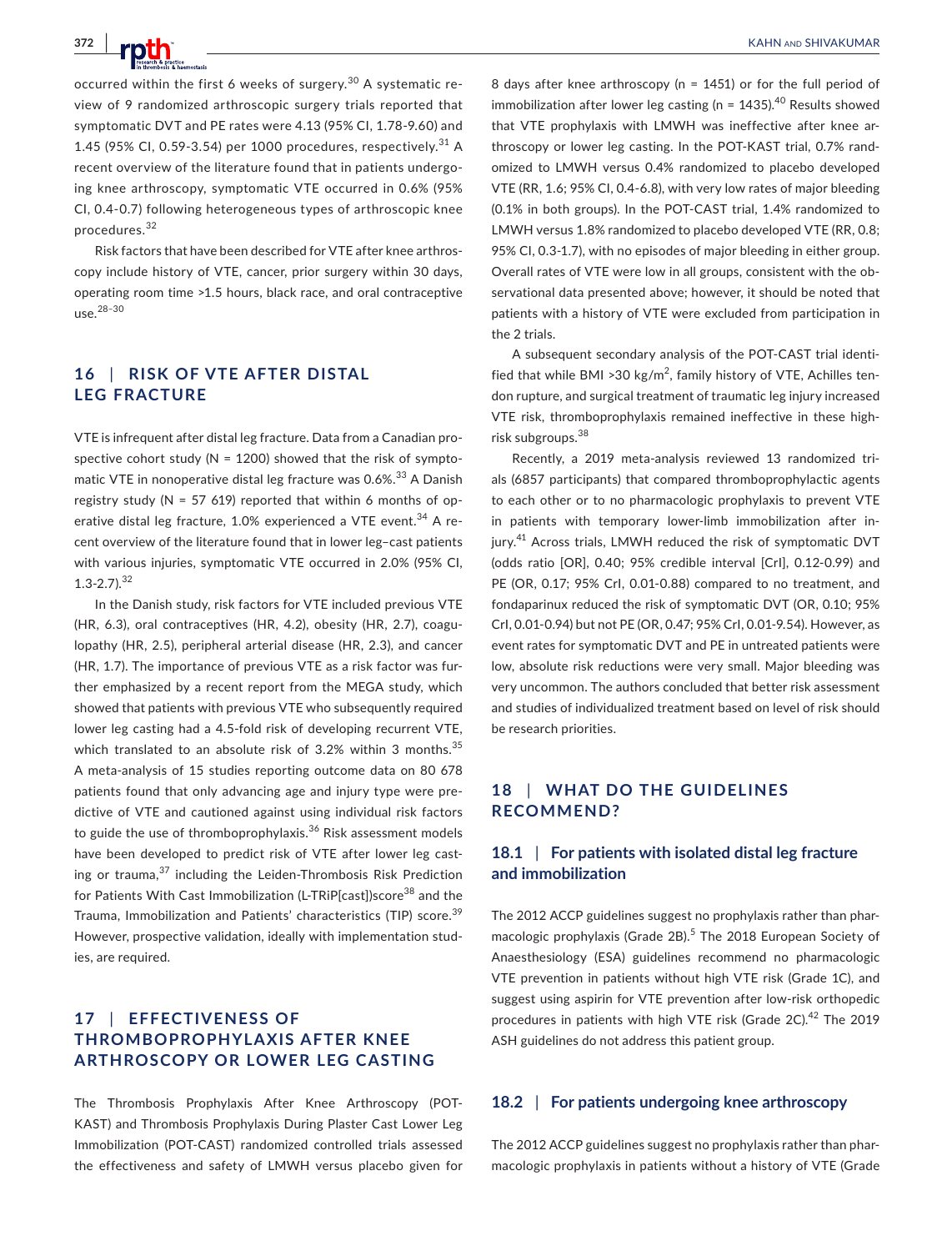obesity, cancer, and use of oral contraceptives. Using some form of prophylaxis (whether pharmacologic or mechanical), typically during the period of immobilization, makes clinical sense in these higherrisk patients, even if not yet evidence based. The most appropriate prevention strategy for these higher-risk patients—including type of drug, dose, method (drug vs compression), and duration of treatment—is as yet unknown.

## **19** | **OUR APPROACH**

While we generally do not offer thromboprophylaxis to patients with isolated distal leg fracture and/or cast immobilization or those undergoing knee arthroscopy, we use our clinical judgment in individual patients with high-VTE-risk features, including previous VTE,

2B).<sup>5</sup> The 2018 ESA guidelines recommend no pharmacologic VTE prevention after low-risk orthopedic procedures (eg, knee arthroscopy) in patients without high VTE risk (Grade 1C), and suggest aspirin for VTE prevention in patients with high VTE risk (Grade 2C).<sup>42</sup> The 2019 ASH guidelines do not address this patient group.

## **20** | **ISTH MELBOURNE REPORT**

A number of abstracts relating to VTE risk and risk prediction after orthopedic surgery were presented at ISTH Melbourne.



**FIGURE 2** Shifting landscape in major orthopedic surgery prophylaxis. VTE, venous thromboembolism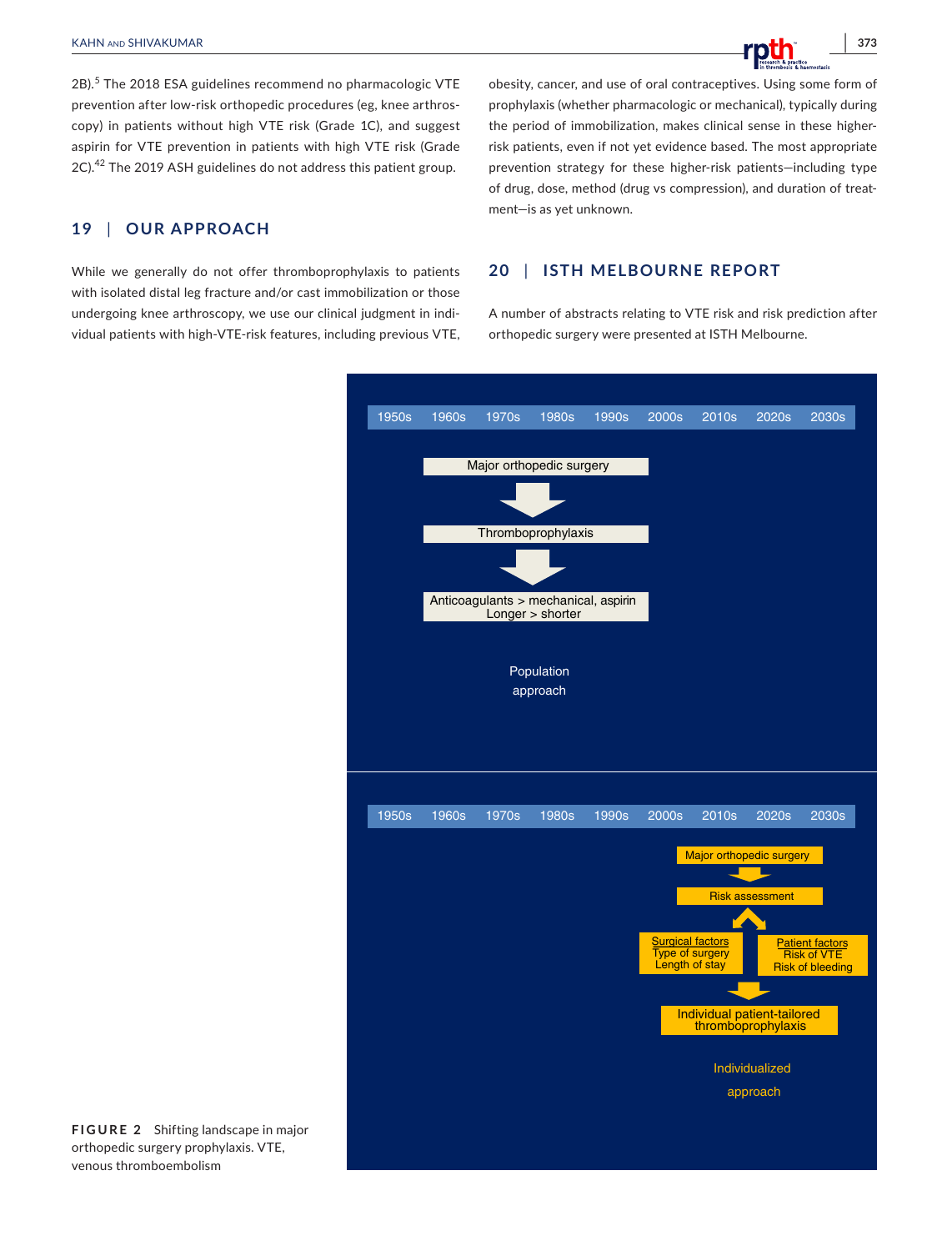The risk of VTE after different types of orthopedic surgery and the additional effect of genetic risk factors for VTE were estimated in an interesting analysis of the MEGA study by Zambelli et al. $43$ Overall, orthopedic surgery was associated with an increased risk of VTE, which was highest in the first 30 days postoperatively (OR, 17.5) but remained high even as long as 1 year after surgery (OR, 3.7). The risk was further enhanced in patients with the factor V Leiden mutation, non-O blood type, and elevated factor VIII levels. Spine, knee, and below-knee surgeries were associated with the highest risk for VTE, while patients who had hip or upper-limb surgery had a lower but still increased risk. In a retrospective study of patients undergoing TKA who received rivaroxaban prophylaxis, Mian and colleagues<sup>44</sup> described that longer tourniquet time and greater BMI were associated with development of VTE within 14 days of surgery in univariate analysis, but time to initiate prophylaxis was not. Finally, Douillet and colleagues<sup>45</sup> reported on the development and validation of a single, simplified score from 2 previously developed RAMs, the TIP score and the L-TRiP(cast) score, to predict risk of VTE after lower-limb immobilization due to trauma. The combined 14-item L-TRiP(cast) score accurately stratified patients into highand low-risk categories, which could prove useful in the future to guide prescribing of thromboprophylaxis.

Three abstracts reported results of biomarker substudies that attempted to elucidate mechanisms of VTE development in participants of the POT-CAST (patients with lower leg trauma requiring casting) and POT-KAST (patients undergoing knee arthroscopy) VTE prophylaxis trials. Touw et al<sup>46</sup> described that while lower-leg trauma led to increased phospholipid-dependent procoagulant (PPL) activity, measurement of PPL activity was not useful to identify patients who developed VTE after lower-leg trauma or knee arthroscopy. Touw et al also described that levels of factor VIII, factor IX, factor XI, von Willebrand factor, fibrinogen and D-dimer did not increase postoperatively in patients who had knee arthroscopy; thus, the increased risk of thrombosis after knee arthroscopy does not appear to relate to levels of these procoagulant factors.<sup>47</sup> Finally, while participants with lower-leg trauma had evidence of increased thrombin generation compared to a group of random controls, results of the thrombin generation assay were not useful to identify patients who developed VTE after lower-leg trauma or knee arthroscopy.<sup>48</sup>

## **21** | **CONCLUSION AND FUTURE DIRECTIONS**

The epidemiology of VTE after major orthopedic surgery is changing, and VTE risk in many patients is lower than in previous decades. While rates of VTE may be decreasing overall, some patients (particularly those with prior VTE) remain at increased risk.

There is a shifting landscape in major orthopedic surgery prophylaxis (Figure 2). From the late 1950s to the 2010s, trials tended to focus on venographic DVT, assessing prophylaxis in all patients based on a population approach. In general, anticoagulants were

favored over mechanical prophylaxis or aspirin, and longer-duration prophylaxis was favored over shorter durations. More recently, orthopedic prophylaxis is starting to become more nuanced and individualized. Modern trials are focusing on symptomatic VTE as outcomes, and there has been a slow move to studying and recommending thromboprophylaxis based on individual attributes of patients, in whom risk stratification and weighing of benefit versus risk is becoming key. This reflects a shift from a population approach to an individual approach to prophylaxis.

Optimal choices for VTE prophylaxis (drug, duration) in patients undergoing THA and TKA are evolving. Interest in aspirin as a means of prophylaxis has resurged, and ongoing large clinical trials will help define optimal aspirin prophylaxis for patients undergoing THA and TKA. In the meantime, based on EPCAT II trial data, we believe that standard-VTE-risk patients undergoing THA and TKA can be considered for a hybrid approach (initial DOAC prophylaxis followed by extended-duration aspirin prophylaxis), while higher-VTE-risk patients should still receive extended-duration anticoagulant prophylaxis. VTE prophylaxis is not guideline recommended in patients undergoing standard-risk knee arthroscopy or patients with a lower-leg fracture, but our practice is always to inquire about prior VTE and other highrisk features that may warrant prophylaxis on an individual basis.

In terms of research priorities, validated RAMs are needed to individualize decision making in patients undergoing orthopedic surgery, followed by implementation studies of individualized treatment based on level of risk. This will enable us to identify lowrisk orthopedic patients who do not require thromboprophylaxis, as well as high-risk patients who may require higher doses and increased duration of prophylaxis. Research on thromboprophylaxis in hip fracture surgery is also needed. Finally, while beyond the scope of this article, studies of new thromboprophylaxis agents with more favorable risk-benefit profiles are awaited with great interest.

#### **RELATIONSHIP DISCLOSURES**

Dr Kahn reports receiving advisory board fees from BMS Pfizer, Sanofi, and Aspen. Dr Shivakumar reports personal fees from Pfizer Inc and personal fees from Bayer Inc, outside the submitted work.

#### **AUTHOR CONTRIBUTIONS**

Dr Kahn and Dr Shivakumar cowrote the paper.

## **ORCID**

*Susan R. Kahn* https://orcid.org/0000-0002-5667-8916

### **TWITTER**

*Susan R. Kahn* @SusanRKahn1

#### **REFERENCES**

1. Sevitt S, Gallagher NG. Prevention of venous thrombosis and pulmonary embolism in injured patients. A trial of anticoagulant prophylaxis with phenindione in middle-aged and elderly patients with fractured necks of femur. Lancet. 1959;2:981–9.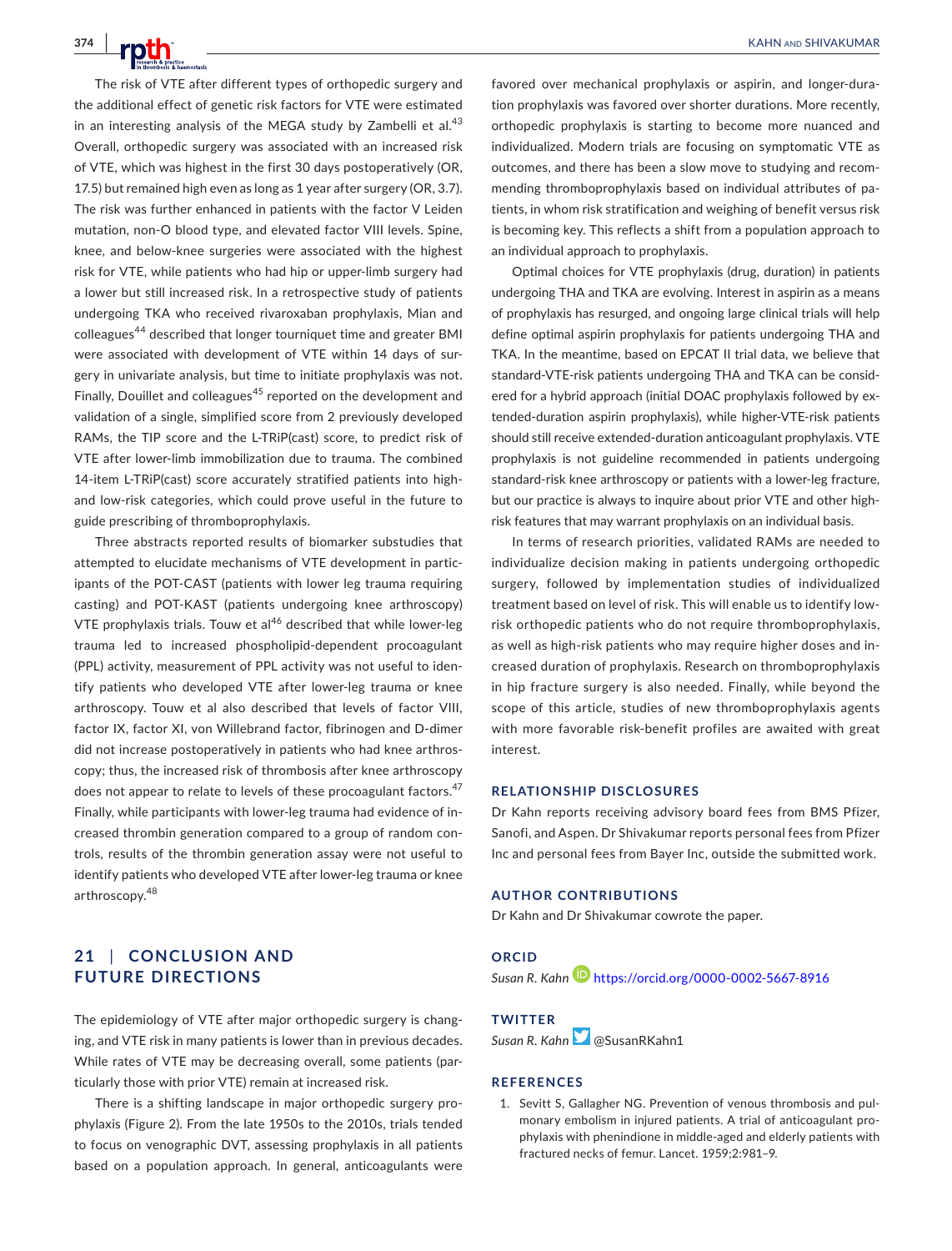- 2. Geerts WH, Heit JA, Clagett GP, Pineo GF, Colwell CW, Anderson FA Jr, et al. Prevention of venous thromboembolism. Chest. 2001;119:132S–S175.
- 3. Pedersen AB, Mehnert F, Johnsen SP, Husted S, Sorensen HT. Venous thromboembolism in patients having knee replacement and receiving thromboprophylaxis: a Danish population-based follow-up study. J Bone Joint Surg Am. 2011;93:1281–7.
- 4. Pedersen AB, Sorensen HT, Mehnert F, Overgaard S, Johnsen SP. Risk factors for venous thromboembolism in patients undergoing total hip replacement and receiving routine thromboprophylaxis. J Bone Joint Surg Am. 2010;92:2156–64.
- 5. Falck-Ytter Y, Francis CW, Johanson NA, Curley C, Dahl OE, Schulman S, et al. Prevention of VTE in orthopedic surgery patients: Antithrombotic Therapy and Prevention of Thrombosis, 9th ed: American College of Chest Physicians Evidence-Based Clinical Practice Guidelines. Chest. 2012;141:e278S–325S.
- 6. Warwick D, Williams MH, Bannister GC. Death and thromboembolic disease after total hip replacement. A series of 1162 cases with no routine chemical prophylaxis. J Bone Joint Surg Br. 1995;77:6–10.
- 7. Chan NC, Siegal D, Lauw MN, Ginsberg JS, Eikelboom JW, Guyatt GH, et al. A systematic review of contemporary trials of anticoagulants in orthopaedic thromboprophylaxis: suggestions for a radical reappraisal. J Thromb Thrombolysis. 2015;40:231–9.
- 8. Schulman S, Angerås U, Bergqvist D, Eriksson B, Lassen MR, Fisher W. Definition of major bleeding in clinical investigations of antihemostatic medicinal products in surgical patients. J Thromb Haemost. 2010;8:202–4.
- 9. Committee for Proprietary Medicinal Products. Points to consider on clinical investigation of medicinal products for prophylaxis of intra- and post-operative venous thromboembolic risk. London: The European Agency for the Evaluation of Medicinal Products, 2000. Guideline no. CPMP/EWP/707/98.
- 10. White RH, Romano PS, Zhou H, Rodrigo J, Bargar W. Incidence and time course of thromboembolic outcomes following total hip or knee arthroplasty. Arch Intern Med. 1998;158:1525–31.
- 11. Forster R, Stewart M. Anticoagulants (extended duration) for prevention of venous thromboembolism following total hip or knee replacement or hip fracture repair. Cochrane Database Syst Rev. 2016;3:Cd004179.
- 12. Anderson DR, Morgano GP, Bennett C, et al. American Society of Hematology 2019 guidelines for management of venous thromboembolism: prevention of venous thromboembolism in surgical hospitalized patients. Blood Adv. 2019;3(23):3898–944.
- 13. Partridge T, Jameson S, Baker P, Deehan D, Mason J, Reed MR. Ten-Year Trends in Medical Complications Following 540,623 Primary Total Hip Replacements from a National Database. J Bone Joint Surg Am. 2018;100:360–7.
- 14. Xu K, Chan NC, Ibrahim Q, Kruger P, Sinha S, Bhagirath V, et al. Reduction in mortality following elective major hip and knee surgery: a systematic review and meta-analysis. Thromb Haemost. 2019;119:668–74.
- 15. Samama CM. Fast-track procedures in major orthopaedic surgery: is venous thromboembolism prophylaxis still mandatory? Thromb Haemost. 2019;119:003–5.
- 16. Petersen PB, Kehlet H, Jorgensen CC. Safety of in-hospital only thromboprophylaxis after fast-track total hip and knee arthroplasty: a prospective follow-up study in 17,582 procedures. Thromb Haemost. 2018;118:2152–61.
- 17. Gould MK, Garcia DA, Wren SM, Karanicolas PJ, Arcelus JI, Heit JA, et al. Prevention of VTE in nonorthopedic surgical patients: Antithrombotic Therapy and Prevention of Thrombosis, 9th ed: American College of Chest Physicians Evidence-Based Clinical Practice Guidelines. Chest. 2012;141:e227S–e277.
- 18. Schünemann HJ, Cushman M, Burnett AE, Kahn SR, Beyer-Westendorf J, Spencer FA, et al. American Society of Hematology 2018 guidelines for management of venous thromboembolism: prophylaxis for hospitalized and nonhospitalized medical patients. Blood Adv. 2018;2:3198–225.
- 19. Venous thromboembolism in over 16s: reducing the risk of hospitalacquired deep vein thrombosis or pulmonary embolism. [Accessed 2020 January 20]. Available from https://www.nice.org.uk/guida nce/ng89/resources/venous-thromboembolism-in-over-16s-reduc ing-the-risk-of-hospitalacquired-deep-vein-thrombosis-or-pulmo nary-embolism-pdf-1837703092165
- 20. Nicolaides AN, Fareed J, Kakkar AK, Comerota AJ, Goldhaber SZ, Hull R, et al. Prevention and treatment of venous thromboembolism–International Consensus Statement. Int Angiol. 2013;32: 111–260.
- 21. Zöller B, Svensson PJ, Sundquist J, Sundquist K, Pirouzifard M. Postoperative Joint Replacement Complications in Swedish Patients With a Family History of Venous Thromboembolism. JAMA Netw Open. 2018;1:e181924-e.
- 22. Nemeth B, Lijfering WM, Nelissen RGHH, Schipper IB, Rosendaal FR, le Cessie S, et al. Risk and risk factors associated with recurrent venous thromboembolism following surgery in patients with history of venous thromboembolism. JAMA Netw Open. 2019;2:e193690-e.
- 23. Kunutsor SK, Beswick AD, Whitehouse MR, Blom AW. Systematic review of risk prediction scores for venous thromboembolism following joint replacement. Thromb Res. 2018;168:148–55.
- 24. Prevention of pulmonary embolism and deep vein thrombosis with low dose aspirin: Pulmonary Embolism Prevention (PEP) trial. Lancet. 2000;355:1295–302.
- 25. Afshari A, Ageno W, Ahmed A, Duranteau J, Faraoni D, Kozek-Langenecker S, et al. European Guidelines on perioperative venous thromboembolism prophylaxis: executive summary. Eur J Anaesthesiol. 2018;35:77–83.
- 26. Anderson DR, Dunbar M, Murnaghan J, Kahn SR, Gross P, Forsythe M, et al. Aspirin or rivaroxaban for VTE prophylaxis after hip or knee arthroplasty. N Engl J Med. 2018;378:699–707.
- 27. Abram SGF, Judge A, Beard DJ, Price AJ. Adverse outcomes after arthroscopic partial meniscectomy: a study of 700 000 procedures in the national Hospital Episode Statistics database for England. Lancet. 2018;392:2194–202.
- 28. Maletis GB, Inacio MC, Reynolds S, Funahashi TT. Incidence of symptomatic venous thromboembolism after elective knee arthroscopy. J Bone Joint Surg Am. 2012;94:714–20.
- 29. Martin CT, Pugely AJ, Gao Y, Wolf BR. Risk factors for thirty-day morbidity and mortality following knee arthroscopy: a review of 12,271 patients from the national surgical quality improvement program database. J Bone Joint Surg Am. 2013;95(e98):1–10.
- 30. Mauck KF, Froehling DA, Daniels PR, Dahm DL, Ashrani AA, Crusan DJ, et al. Incidence of venous thromboembolism after elective knee arthroscopic surgery: a historical cohort study. J Thromb Haemost. 2013;11:1279–86.
- 31. Thorlund JB, Juhl CB, Roos EM, Lohmander LS. Arthroscopic surgery for degenerative knee: systematic review and meta-analysis of benefits and harms. BMJ. 2015;350:h2747.
- 32. Nemeth B, Cannegieter SC. Venous thrombosis following lower-leg cast immobilization and knee arthroscopy: from a population-based approach to individualized therapy. Thromb Res. 2019;174:62–75.
- 33. Selby R, Geerts WH, Kreder HJ, Crowther MA, Kaus L, Sealey F. Symptomatic venous thromboembolism uncommon without thromboprophylaxis after isolated lower-limb fracture: the knee-to-ankle fracture (KAF) cohort study. J Bone Joint Surg Am. 2014;96:e83.
- 34. Wahlsten LR, Eckardt H, Lyngbaek S, Jensen PF, Fosbol EL, Torp-Pedersen C, et al. Symptomatic venous thromboembolism following